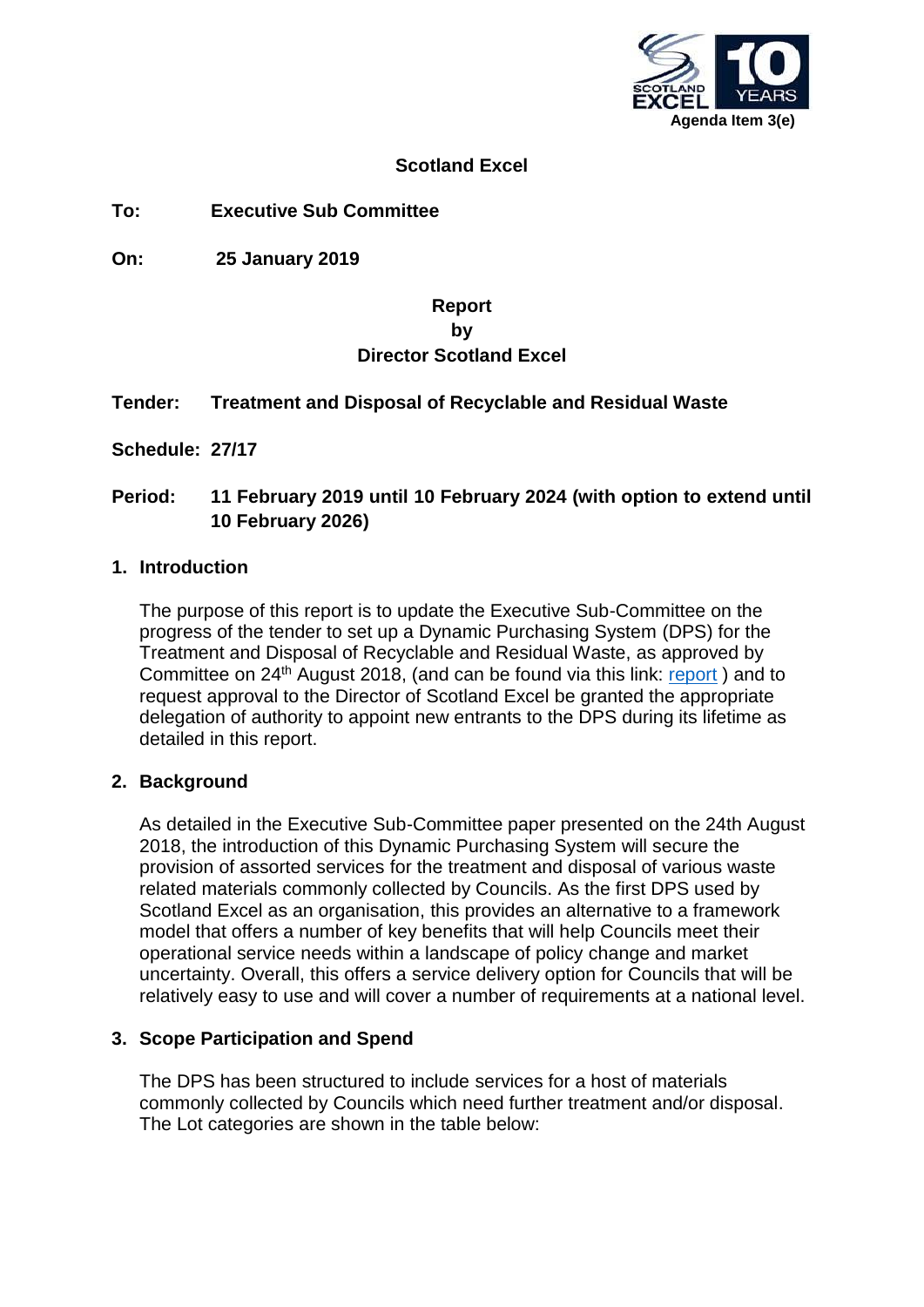| Figure |  |  |  |
|--------|--|--|--|
|        |  |  |  |

| Lot      | <b>Short Description</b>                                           |
|----------|--------------------------------------------------------------------|
| Lot 1    | Treatment of Co-mingled Mixed Recyclate                            |
| Lot 2    | Treatment of Paper, Cardboard, News & PAMs (separate and/or mixed) |
| Lot 3    | Treatment of Glass (separate and/or mixed)                         |
| Lot 4    | Treatment of Cans (Mixed, Aluminium or Steel)                      |
| Lot 5    | <b>Treatment of Plastic Containers</b>                             |
| Lot 6    | <b>Treatment of Mixed Rigid Plastics</b>                           |
| Lot 7    | <b>Treatment of Scrap Metal</b>                                    |
| Lot 8    | Treatment of Shredded and Non-Shredded Wood                        |
| Lot 9    | <b>Treatment of Textiles</b>                                       |
| Lot 10   | Treatment and Recycling of MRF Outputs                             |
| Lot 11   | Treatment and Disposal of Bulky Waste                              |
| Lot $12$ | Treatment of Plasterboard (Gypsum)                                 |
| Lot 13   | Treatment and Disposal of Inert Wastes and Rubble                  |
| Lot 14   | <b>Treatment and Disposal of Gas Bottles</b>                       |
| Lot 15   | <b>Treatment and Disposal of Tyres</b>                             |
| Lot $16$ | Treatment and Disposal of "Special Waste"                          |
| Lot 17   | Treatment and Disposal of Street Sweepings and Gully Waste         |
| Lot 18   | Removal and Treatment of Leachate and Interceptor Waste            |
| Lot 19   | Treatment and Disposal of Engine Oil and Hydraulic Fluid           |
| Lot 20   | Treatment and Disposal of Cooking Oil and Solid Fats               |
| Lot 21   | Treatment and Disposal of Residual Waste                           |
| Lot 22   | Treatment and Disposal of MRF Offtakes                             |

Twenty-six of the thirty-two Councils in Scotland awarded contracts under the previous Scotland Excel arrangement that expired on 31st May 2018 (despite a number of pre-existing external projects and in-house arrangements). The DPS has been advertised for use by all thirty-two Councils. The scope and breadth of services available via this DPS, as well as the structure and flexibility of the process to award and ability to allow new entrants throughout its lifetime, will help to ensure participation remains high.

Given the above, the value of DPS spend and any income generated under it could vary greatly depending on market conditions, potentially including any Brexit impacts and Government policies, including Scotland, the UK and other nations, preferred treatment processes, material type, quality of material, operational requirements, transportation and contamination levels.

The DPS has been advertised at an estimated value of £200million over its lifetime taking account of its duration and increased scope in relation to the recently expired framework that this DPS will replace. It is expected that material falling under the categories of "Residual Waste" and "Co-mingled Mixed Recyclate" will continue to attract the highest spend, circa 70% whilst categories catering for separately collected materials such as Paper, Metal, Glass and Textiles would be expected to generate the highest income. It should be noted however that no guarantee of any business is given under the DPS.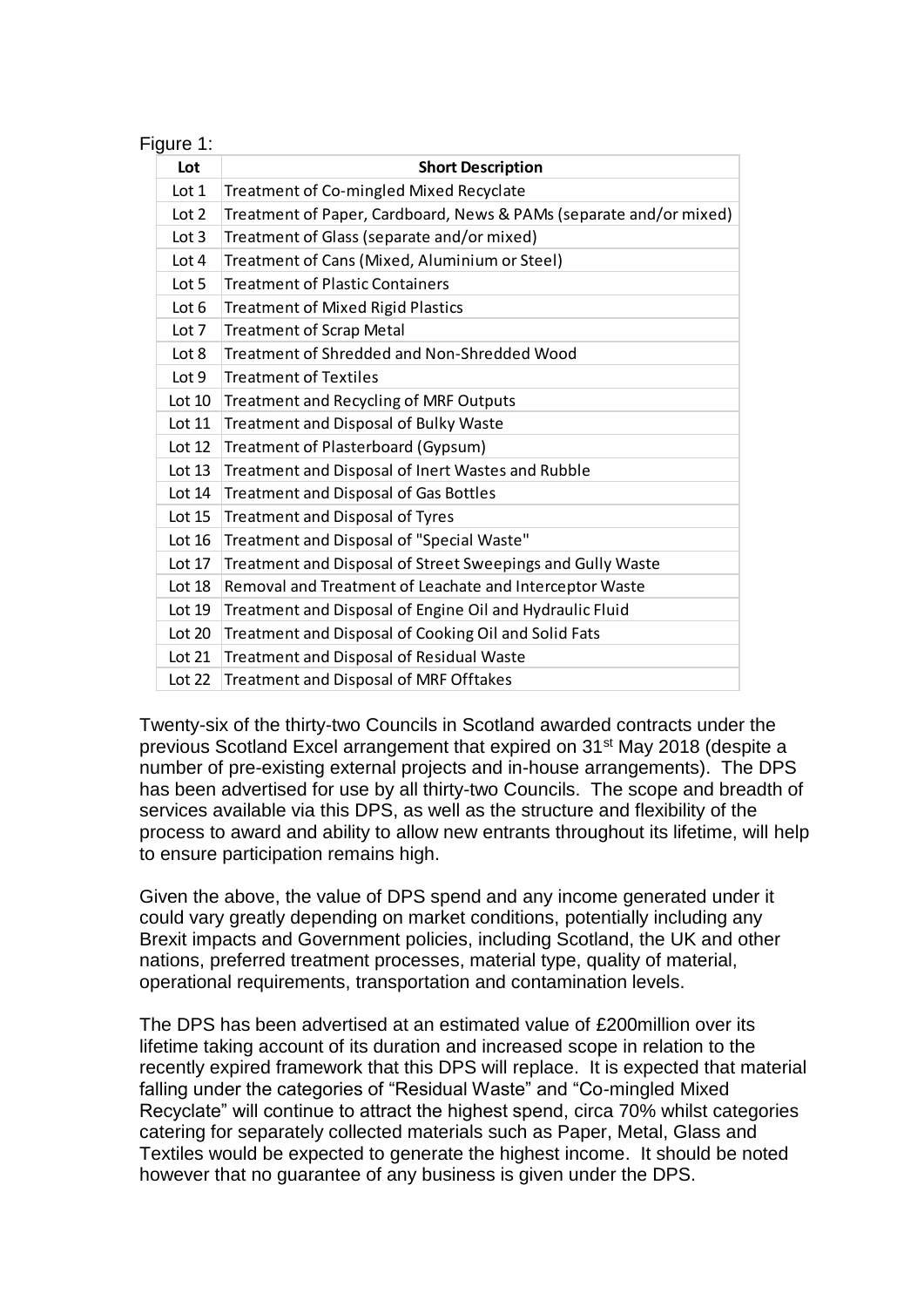Although commercial information will be the responsibility of individual Councils, Scotland Excel will engage with users to monitor pricing and index in line with reported figures via the Waste and Resources Action Programme (WRAP) Materials Pricing Report, in order to assist in monitoring the DPS's overall value in comparison to the available market.

#### **4. Procurement Process**

A PIN notice was issued on  $17<sup>th</sup>$  May 2018 informing the market of Scotland Excel's intention to issue a DPS and a Service Provider information event took place at St Mirren Park, Paisley on 14th August 2018. Following Committee approval to pursue the DPS route to market on 24<sup>th</sup> August 2018, the Procurement Strategy was approved on the 17<sup>th</sup> September 2018. Following preparation and approval of necessary documentation, a Contract Notice was issued on 11th December 2018 that detailed the required services the DPS is seeking and invited service providers that considered themselves suitably qualified to deliver those services, to complete a qualification process, which if successful in passing, would grant them access to Contract opportunities issued under the DPS.

The qualification stage assesses service provider's suitability to deliver service, and evidence their ability to meet mandatory requirements including appropriate licensing, insurances and quality and environmental policies, as well as taking due consideration of previous experience, history of regulatory related performance and history of convictions, bankruptcy and public contract performance via the completion of the European Single Procurement Document (ESPD) and provision of supplementary evidence.

A list of service providers requesting to be granted access to the DPS by adequately evidencing their ability to meet the defined qualification criteria is provided in Appendix 1. Note: Subject to final clarifications and licence verification.

Following establishment of the DPS, when awarding contracts, Councils will be able to issue an Invitation to Tender to those recommended service providers granted access to the DPS and evaluate technical and commercial responses as required for their own individual operational needs and service requirements, including, but not limited to, Community Benefits, Added Value and Fair Working Practices.

#### **5. Mobilisation and Management**

As a new route to market for Scotland Excel and many Councils, a detailed mobilisation plan will be delivered to Council's as their current contract arrangements conclude and they opt to migrate to the DPS.

Tools to assist in directing Councils how to use the DPS to its fullest potential will include user guides, training, direct support to individual Councils that request assistance as well as associated document templates including contract terms and conditions and technical questions.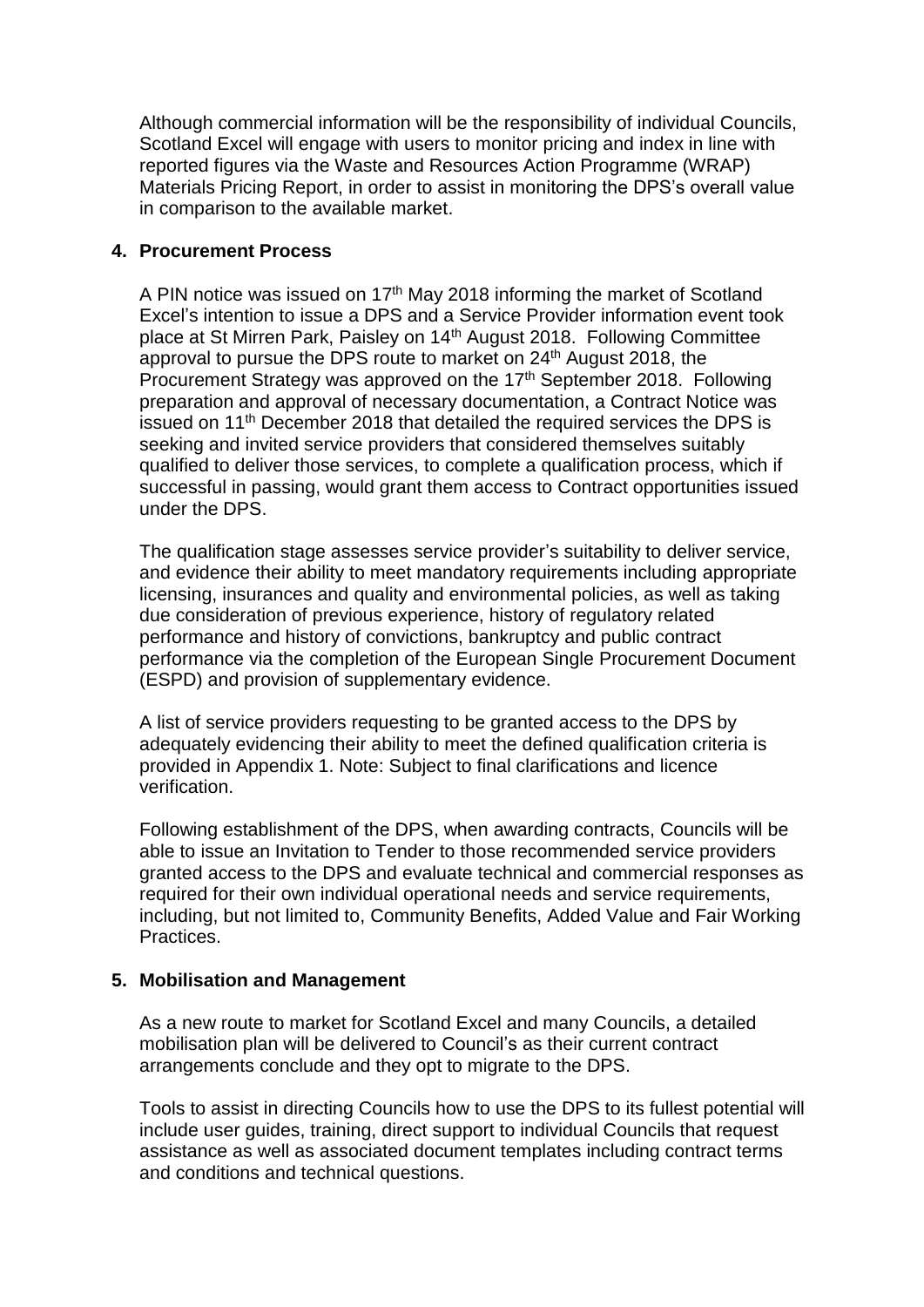The DPS Terms and Conditions clearly outline the requirement for service providers awarded contracts via the DPS to provide Management Information to Scotland Excel on a quarterly basis or as required. In addition, the Scotland Excel Environment Category Team will meet service providers on a regular basis, building and maintaining professional relationships to encourage smooth operation of the DPS and ensure that service providers are operating as required under contracts awarded.

Furthermore, Scotland Excel will on at least an annual basis confirm that all documents and licences linked to qualification criteria remain live and correct, safeguarding peace of mind for those Councils wishing to award contracts. As detailed in section 6 of this report, the Scotland Excel Environment Category Team will evaluate service providers that complete the qualification process as "new entrants" during the lifetime of the DPS.

Note: Scotland Excel reserves the right as per the Regulations, to request resubmission of the ESPD as and when required, (with minimum 5 days' notice) ensuring service providers granted access to the DPS remain suitably qualified throughout.

#### **6. New Entrants**

As highlighted in the report approved by members on 24th August 2018, a key outcome of the DPS route to market is a facility to allow new entrants offering services throughout the lifetime of the arrangement and thereby not "lock-out" new service providers who can meet the regulatory requirements and potentially offer best value to Councils.

As such, following commencement of the DPS, a second Contract Notice will be issued, inviting new entrants to complete the qualification process. This invitation will remain open throughout the lifetime of the DPS and as stated in the aforementioned report, approval of new entrants will be the responsibility of Scotland Excel.

New entrants will complete the qualification process and if evaluated as meeting requirements, will be granted access to the DPS, allowing them to compete for contract opportunities issued under it.

The Public Contracts (Scotland) Regulations 2015 require that service providers putting themselves forward to be granted access to the DPS must be informed of their success or failure within a maximum of 10 days following completion and submission of the qualification documents. (Regulations 35, (13) and (14) of the aforementioned Regulations).

In order to remain compliant with this statutory requirement, it is essential that Scotland Excel evaluate and notify respondents of the outcome in as timely a manner as possible. As Committee will clearly be unavailable at 10 days' notice or less each time a new entrant or entrants apply to access the DPS, this report will therefore recommend that the Director of Scotland Excel be granted the appropriate Delegated Authority to approve such decisions and that the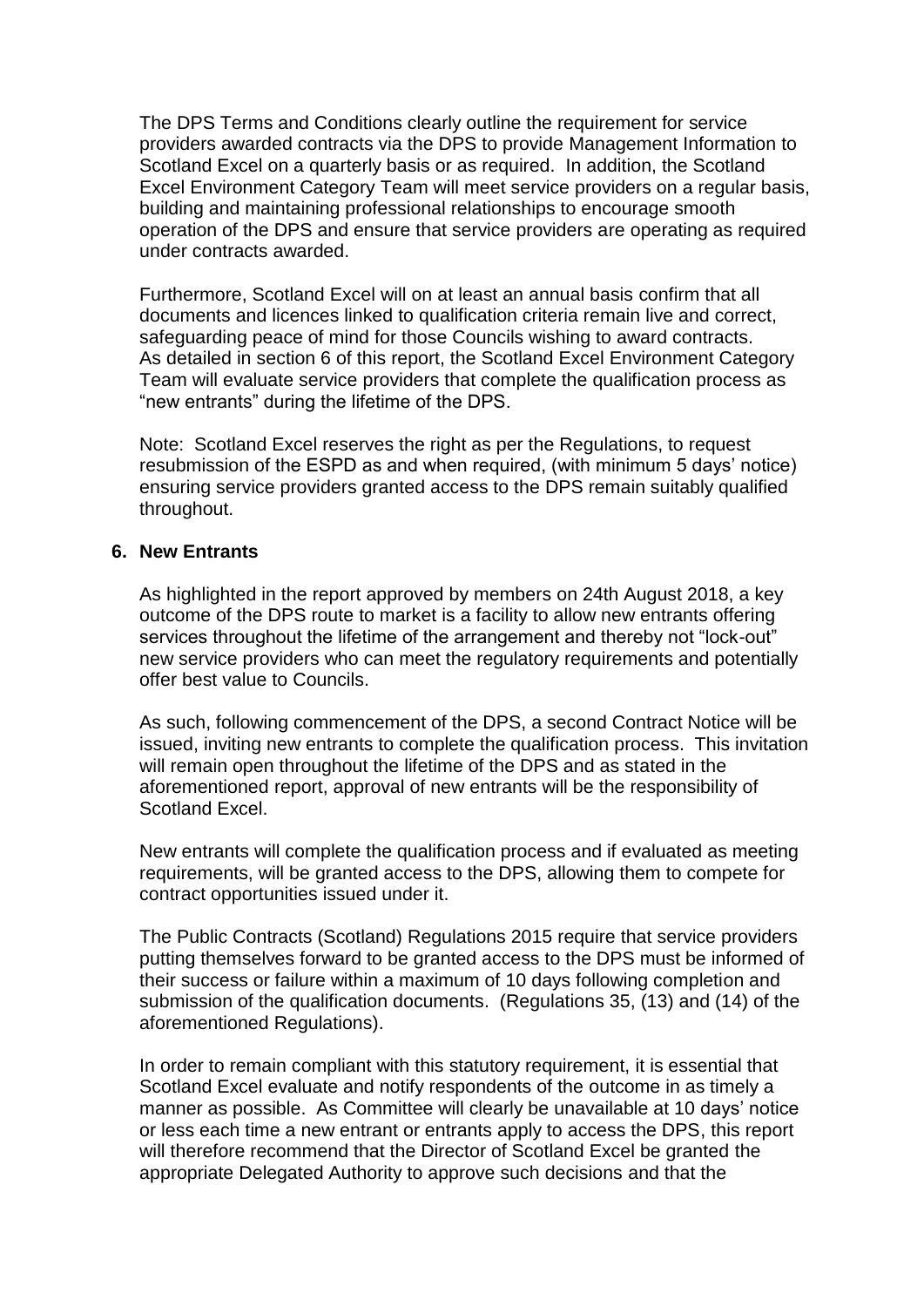Executive Sub-Committee be updated on status of available service providers on an annual basis via incorporation to the Annual Procurement Report.

## **7. Recommendation**

The Executive Sub Committee are requested to:

- (a) Grant Delegation of Authority to the Director of Scotland Excel (or Head of Strategic Procurement in the Director's absence) to approve the evaluation outcome of initial respondents and any new entrants that complete the Qualification process for entry to the Dynamic Purchasing System during its lifetime, ensuring compliance with the applicable procurement rules including the statutory 10-day maximum period for evaluation and notification of outcome; and
- (b) Approve Scotland Excel's proposal that the Executive Sub-Committee be updated on the status of available service providers on an annual basis via incorporation into the Annual Procurement Report.